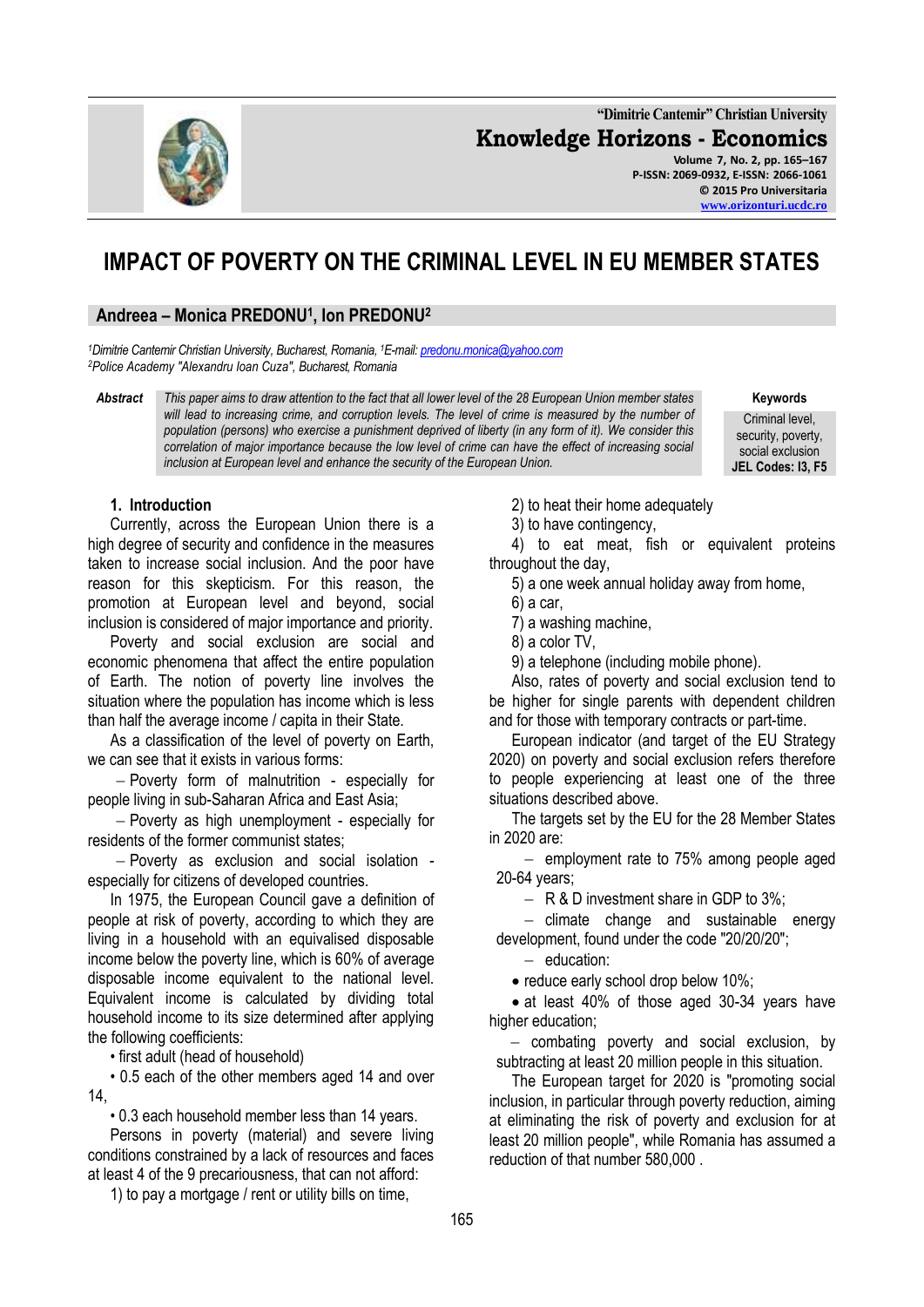It is noteworthy that the occupation is considered by the EU Strategy 2020 "probably the best safeguard against poverty and exclusion".

Under the "Employment", an important initiative is the "Youth on the Move" initiative which aims to increase the level of education and employability in the labor market, reduce youth unemployment and to increase the employment rate . It achieves this by adapting the educational offer to the needs of young people, encouraging young people to study abroad, based on European exchanges and also by encouraging EU countries to take action on the employment of young graduates.

Along with this initiative, it should be noted that it has a special role and the "Youth Opportunities". It aims to provide support to unemployed young people, especially those who left school early, and graduates to find a job.

Another initiative "Agenda for new skills and jobs" initiative which furthers the called "New skills for new jobs". This initiative aims to anticipate the demand for skills, acquired skills to better correlate with demand on the labor market and also to the educational environment of the professional approach.

People at risk of poverty or social exclusion in 2010:

 approximately 81 million EU citizens live in monetary poverty;

• about 40 million live in extremely poor physical condition;

• about 38 million live in households where the adults work less than they could;

• about 116 million people in the European Union were at risk of poverty or social exclusion in 2010.

These people can be affected by many aspects of poverty at the same time. About 80 million people were affected by an aspect of poverty, 28 million two points and almost 8 million by all three aspects simultaneously.

Therefore, we find that poverty is multifaceted. There monetary poverty, material deprivation and lack of access to employment, which are key aspects of poverty in the European Union. However, monetary poverty is the most common form of poverty.

We believe that this is due to the fact that revenues are not distributed evenly as income inequalities have not diminished the European Union.

In table 1 we represent the rate of people at risk of poverty or social exclusion in all the members state of EU. In this table we see that percentage of total population who is at risk of poverty or social exclusion.

| Table 1. Rate of people at risk of poverty or social |
|------------------------------------------------------|
| exclusion                                            |

| <b>GEO/TIME</b>    | 2011              | 2012 | 2013              |
|--------------------|-------------------|------|-------------------|
| Belgium            | 21,0              | 21,6 | 20,8              |
| <b>Bulgaria</b>    | 49,1              | 49,3 | 48,0              |
| Czech Republic     | 15,3              | 15,4 | 14,6              |
| Denmark            | 18,9              | 19,0 | 18,9              |
| Germany            | 19,9              | 19,6 | $\overline{20,3}$ |
| Estonia            | 23,1              | 23,4 | 23,5              |
| Ireland            | $\overline{29,4}$ | 30,0 | 29,5              |
| Greece             | 31,0              | 34,6 | 35,7              |
| Spain              | 26,7              | 27,2 | 27,3              |
| France             | 19,3              | 19,1 | 18,1              |
| Croatia            | 32,6              | 32,6 | 29,9              |
| Italy              | 28,2              | 29,9 | 28,4              |
| Cyprus             | 24,6              | 27,1 | 27,8              |
| Latvia             | 40,1              | 36,2 | 35,1              |
| Lithuania          | 33,1              | 32,5 | 30,8              |
| Luxembourg         | 16,8              | 18,4 | 19,0              |
| Hungary            | 31,0              | 32,4 | 33,5              |
| Malta              | 22,1              | 23,1 | 24,0              |
| <b>Netherlands</b> | 15,7              | 15,0 | 15,9              |
| Austria            | 19,2              | 18,5 | 18,8              |
| Poland             | 27,2              | 26,7 | 25,8              |
| Portugal           | 24,4              | 25,3 | 27,5              |
| Romania            | 40,3              | 41,7 | 40,4              |
| Slovenia           | 19,3              | 19,6 | 20,4              |
| Slovakia           | 20,6              | 20,5 | 19,8              |
| Finland            | 17,9              | 17,2 | 16,0              |
| Sweden             | 16,1              | 15,6 | 16,4              |
| United Kingdom     | 22,7              | 24,1 | 24,8              |

*Source: Eurostat [ilc\_peps01]*

In table 2 we represent the number of persons who are at risk of poverty or social exclusion.

*Table 2.* Thousand persons who are at risk of poverty or social exclusion

| <b>GEO/TIME</b> | 2011   | 2012   | 2013   |
|-----------------|--------|--------|--------|
| Belgium         | 2.271  | 2.356  | 2.286  |
| Bulgaria        | 3.693  | 3.621  | 3.493  |
| Czech Republic  | 1.598  | 1.580  | 1.508  |
| <b>Denmark</b>  | 1.039  | 1.057  | 1.059  |
| Germany         | 16.074 | 15.909 | 16.212 |
| Estonia         | 307    | 311    | 313    |
| Ireland         | 1.319  | 1.378  | 1.358  |
| Greece          | 3.403  | 3.795  | 3.904  |
| Spain           | 12.363 | 12.628 | 12.630 |
| France          | 11.840 | 11.760 | 11.229 |
| Croatia         | 1.384  | 1.384  | 1.271  |
| Italy           | 17.112 | 18.194 | 17.326 |
| Cyprus          | 207    | 234    | 240    |
| Latvia          | 821    | 731    | 702    |
| Lithuania       | 1.011  | 975    | 917    |
| Luxembourg      | 84     | 95     | 96     |
| Hungary         | 3.051  | 3.188  | 3.285  |
| Malta           | 90     | 94     | 99     |
| Netherlands     | 2.598  | 2.492  | 2.648  |
| Austria         | 1.593  | 1.542  | 1.572  |
| Poland          | 10.196 | 10.128 | 9.748  |